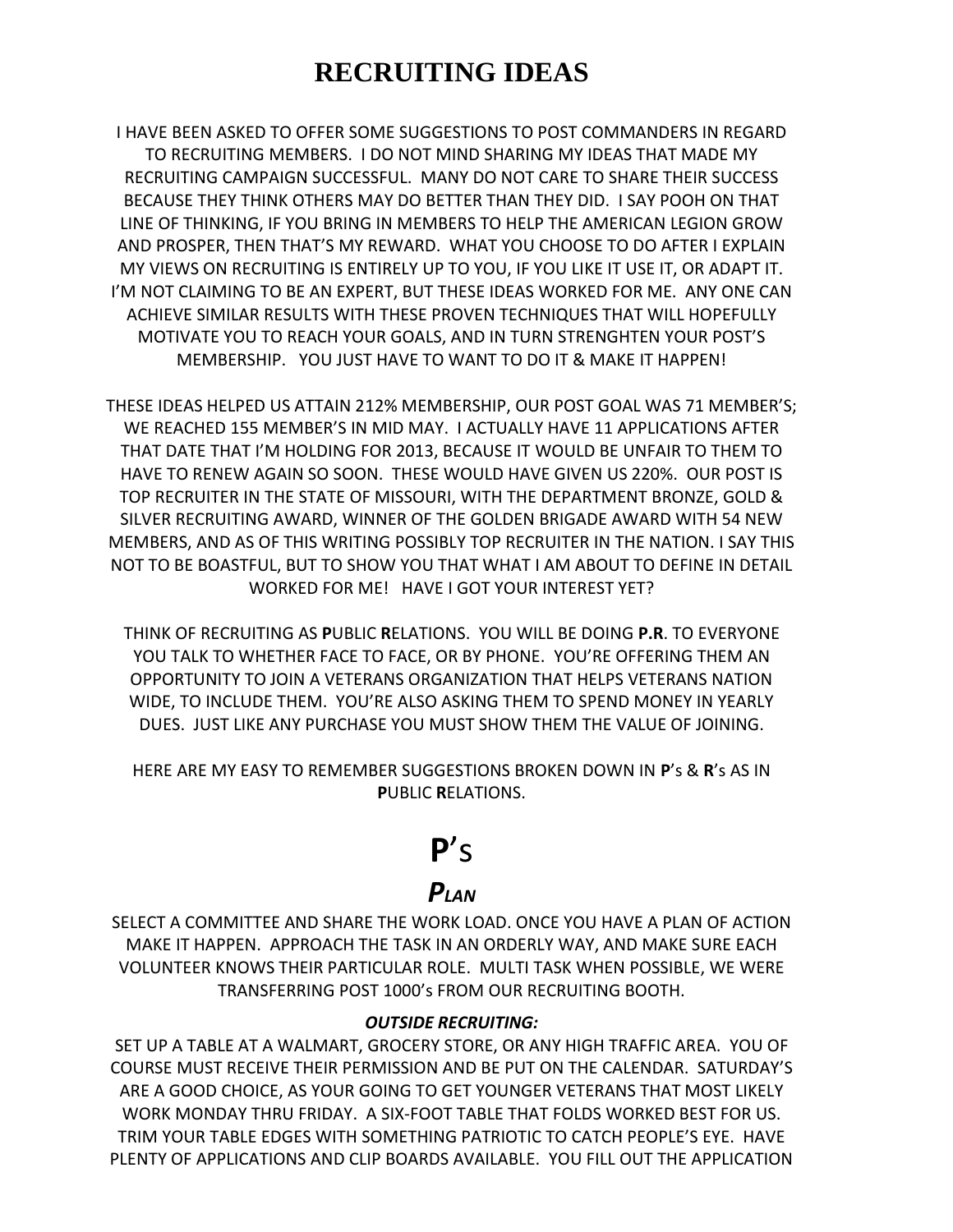AND HAVE THEM SIGN. TELL THEM IT WILL ONLY TAKE A MINUTE. PEOPLE SHOPPING GENERALLY WANT TO GET ON WITH WHAT THEY'RE DOING ESPECIALLY IN HOT WEATHER. HAVE PLENTY OF BROCHURES DISPLAYED (THEY ARE READILY AVAILABLE (AND FREE) AT THE DEPARTMENT CONVENTION AT THE DEPARTMENT ROOM). HAVE THEM SECURED WITH RUBBER BANDS TO KEEP THEM FROM BLOWING OFF THE TABLE ON WINDY DAYS. ADVERTIZE IN YOUR LOCAL PAPER THAT YOU ARE HAVING A RECRUITING DRIVE AND OFFER A CHANCE TO WIN A FEW FREE MEMBERSHIPS IN A DRAWING AT THE END OF YOUR CAMPAIGN. HAVE A ROLL OF TICKETS THEY CAN PUT THEIR NAME & PHONE NUMBER ON, AND DROP IT IN A JAR. MANY NON-VETERANS SAW OUR JAR AND WANTED TO SHOW THEIR APPRECIATION FOR A VETERANS ORGANIZATION BY CONTRIBUTING. WE ACTUALLY USED THAT MONEY AS FREE MEMBERSHIPS, WITH POST NOT HAVING TO CONTRIBUTE MONEY TO SUPPORT US. ALL VETERANS WHETHER THEY SIGNED UP OR NOT HAD THE OPPORTUNITY TO PUT THEIR NAME IN FOR A \$50.00 WALMART GIFT CARD.

CONSIDER INCORPORATING A PUBLIC SERVICE IN YOUR ADVERTISEMENT TO SHOW OTHERS THAT WE SUPPORT THE COMMUNITY. HAVE A BOX AVAILABLE TO COLLECT UNSERVICEABLE FLAGS FOR RETIREMENT. THE MORE CONTACT YOU HAVE WITH INDIVIDUALS THE ODDS OF RECRUITING INCREASE.

#### *PURPOSE:*

YOUR PURPOSE IS TO RECRUIT NEW MEMBERS, TRANSFER POST 1000's TO YOUR POST, AND RENEW YOUR PRESENT MEMBERS

#### *PASSION:*

WHEN DOING OUTSIDE RECRUITING IN HIGH TRAFFIC AREAS, MOST VETERAN'S WILL GIVE YOU A PASSING GLANCE AND CONTINUE ON THEIR WAY. IF YOU WANT RESULTS I'LL GUARANTEE YOU THAT YOU'LL NEVER GET IT BY SITTING IDLELY AND WAIT FOR THEM TO COME TO YOU. BE PASSIONATE AND AGGRESSIVE, "ARE YOU A VETERAN? DO YOU HAVE A MINUTE? I HAVE SOMETHING OF REAL INTEREST THAT WILL CHANGE YOUR DAY!! ONCE THEY APPROACH YOU, THEN IT'S YOUR RESPONSIBILITY TO ENCOURAGE THEM TO SIGN UP. TELL THEM WHAT THE POST DOES FOR THEIR COMMUNITY, STATE, AND NATION. I SHOULDN'T HAVE TO TELL YOU WHAT THAT IS, IF I DO THEN YOU'RE NOT READY. REMEMBER ENTHUSIAM IS CONTAGIOUS, IF YOU'RE JUST GOING THRU AN MONOTINOUS SPEEL THEY ARE NOT GOING TO CARE!

#### *PHONE CALLS:*

HAVING PHONE NUMBERS IS VERY IMPORTANT WHEN YOU ARE NOT RECEIVING YOUR RENEWALS PROMPTLY. MAYBE THEY NEED TO BE ENCOURAGED TO RENEW! MANY OLDER MEMBERS THAT CAN'T ATTEND MEETINGS OR BE INVOLVED IN OPERATION OF YOUR POST NEED TO BE REMINDED THAT THEY ARE STILL IMPORTANT, AS WE NEED STRENGTH IN NUMBERS TO BE ABLE TO CONTINUE OUR PROGRAMS, LOCALLY & NATIONALLY. WHEN RENEWALS TAPER OFF HAVE A WAY THAT YOU CAN CALL THEM AND ENCOURAGE THEM TO MAIL THEIR DUES.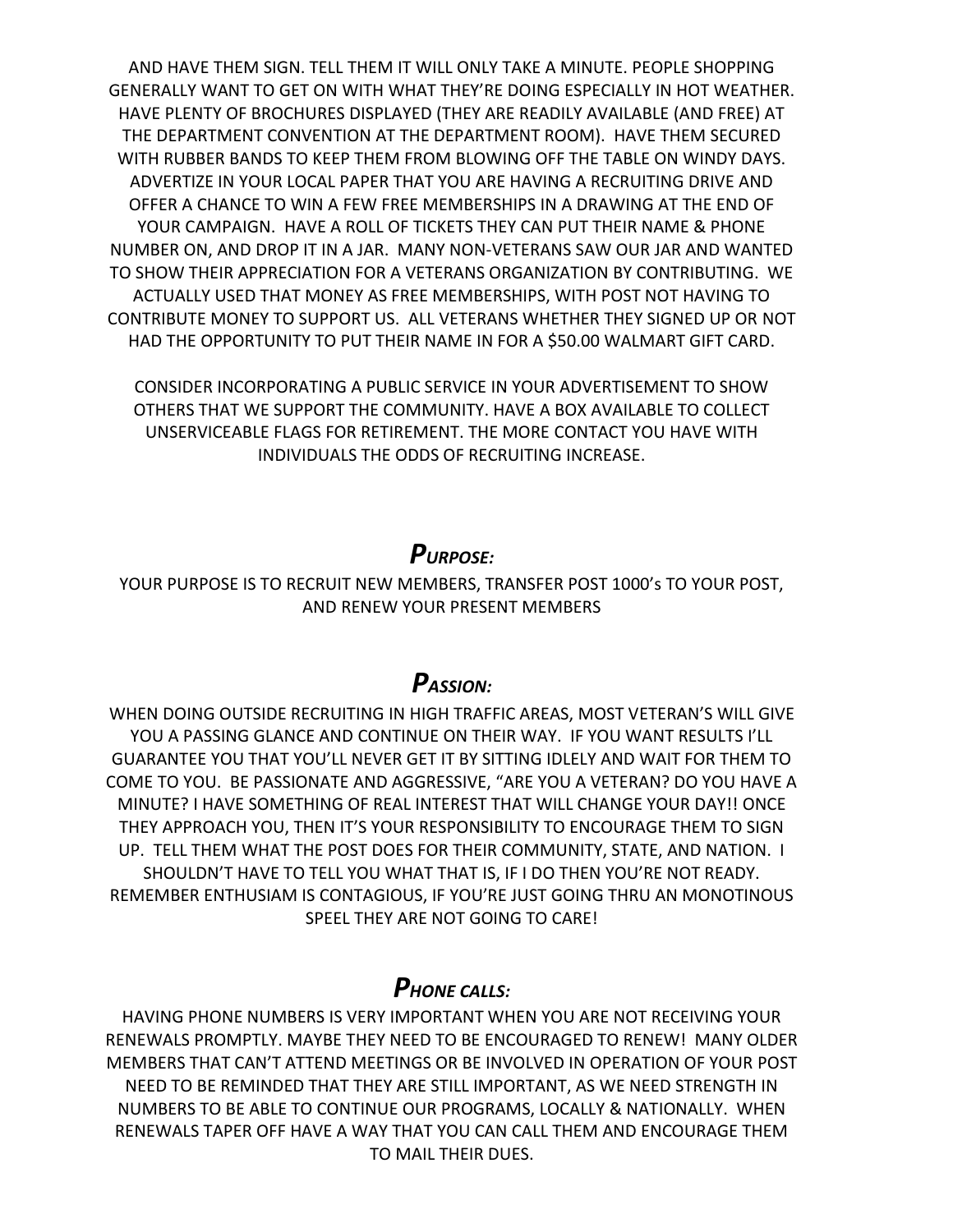## *POST 1000's:*

DEPARTMENT SENDS A LIST OF POST 1000's ELIGIBLE FOR TRANSFER TO POSTS YEARLY. IF YOU'RE NOT TAKING ADVANTAGE OF THESE YOU'RE MISSING THE BOAT. YOU CAN ALSO GO ON MYLEGION.ORG, LOG IN AND REVIEW ALL POST 1000's. GO TO MYLEGION.ORG, GO TO POSTS Click Here, GO TO TOOLS, FIND MEMBERS IN MY AREA, Accept, ENTER THE SEARCH RADIUS IN MILES, THIS WILL SHOW MEMBERS WITHIN THAT RANGE, & CURRENT DUES LAST YEAR PAID.

#### *DUES CURRENT*

THOSE INDIVIDUALS WITH DUES PAID TO DATE ARE OBVIOUSLY THE EASIEST AND CAN BE TRANSFERRED TO YOUR POST WITH THEIR PERMISSION. THEIR SIGNATURE IS NOT NECESSARY. YOU MUST IN THE SPACE PROVIDED FOR THEIR SIGNATURE WRITE "AS PER MEMBER REQUEST"

#### *DUES LAPSED*

THOSE INDIVIDUALS WITH DUES IN ARREARS CAN ALSO BE TRANSFERRED TO YOUR POST BY HAVING THEM PAY FOR THE CURRENT YEAR. IF THEY ARE ONE-YEAR IN ARREARS, IT WOULD BE CONSIDERED A RENEWAL. IF THEY ARE OVER TWO YEARS IN ARREARS THEY WOULD BE CONSIDERED A NEW MEMBER. IF THEY ARE OVER TWO YEARS IN ARREARS AND WOULD BE FINANCIALLY DIFFICULT TO HAVE THEM KEEP THEIR CONTINOUS YEARS THEY SHOULD BE ADVISED THAT THEY WILL LOSE THEIR CONTINUOUS YEARS. ONCE THEY ARE CURRENT AND YOU HAVE THEIR DUES, TRANSFER CAN BE INITIATED, AGAIN… YOU NEED THEIR PERMISSION. THEIR SIGNATURE IS NOT NECESSARY. YOU MUST IN THE SPACE PROVIDED FOR THEIR SIGNATURE WRITE "AS PER MEMBER REQUEST"

#### *WHAT DO I SAY?*

"HI (NAME) MY NAME IS (NAME) I'M THE POST (CMRD / ADJ / MEMBERSHIP CHAIRMAN / ETC) THE REASON I'M CALLING IS YOU AT ONE TIME ANSWERED A DIRECT MAILING FROM THE AMERICAN LEGION ASKING YOU TO BECOME A MEMBER, WHICH YOU RESPONDED TO. YOUR HOME POST IN JEFFERSON CITY HAS ASKED ME TO PLACE YOU IN A POST MORE LOCAL TO YOU, SO WE CAN BETTER SERVE YOUR NEEDS. WE HAVE A SERVICE OFFICER THAT CAN ASSIST YOU WITH ANY VA CLAIMS, AND A HONOR GUARD THAT WHEN THE TIME COMES CAN ASSIST YOUR SPOUSE OR FAMILY IN PROVIDING A MILITARY FUNERAL, SOMETHING THAT ALL VETERANS DESERVE. BEING INVOLVED IN A LOCAL POST HAS MANY ADVANTAGES; YOUR DEGREE OF INVOLVEMENT IS YOUR CHOICE. NATURALLY WE WOULD LOVE TO HAVE YOU ATTEND MEETINGS, WHICH ARE (THE 1<sup>ST</sup> THURSDAY OF EACH MONTH AT 7:00 PM). IF YOUR HEALTH, EMPLOYMENT OR OTHER CIRCUMSTANCES WOULD NOT ALLOW YOU TO PARTICIPATE YOU CAN STILL MAIL YOUR DUES IN THE SAME MANNER YOU HAVE BEEN. THE ONLY THING THAT WILL CHANGE WILL BE WHERE YOU'RE BE MAILING YOUR DUES. YOU WILL STILL RECEIVE YOUR DUES REMINDER EVERY YEAR AS YOU HAVE IN THE PAST."

#### *PERSONAL CALLS:*

HAVING A COMPLETE PHYSICAL ADDRESS IS VERY IMPORTANT WHEN YOU ARE NOT RECEIVING YOUR RENEWALS PROMPTLY. MAILING ADDRESSES ARE OFTEN INCOMPLETE ESPECIALLY WITH RURAL ROUTES. ONE ROUTE MAY ENCOMPASS MANY STREETS, ROADS, AND HIGHWAYS, GIVING YOU NO IDEA WHERE THEIR HOME IS? MANY RECEIVE MAIL THROUGH A PO BOX. DO YOU HAVE A RECORD OF WHERE THEY ACTUALLY LIVE? HAVE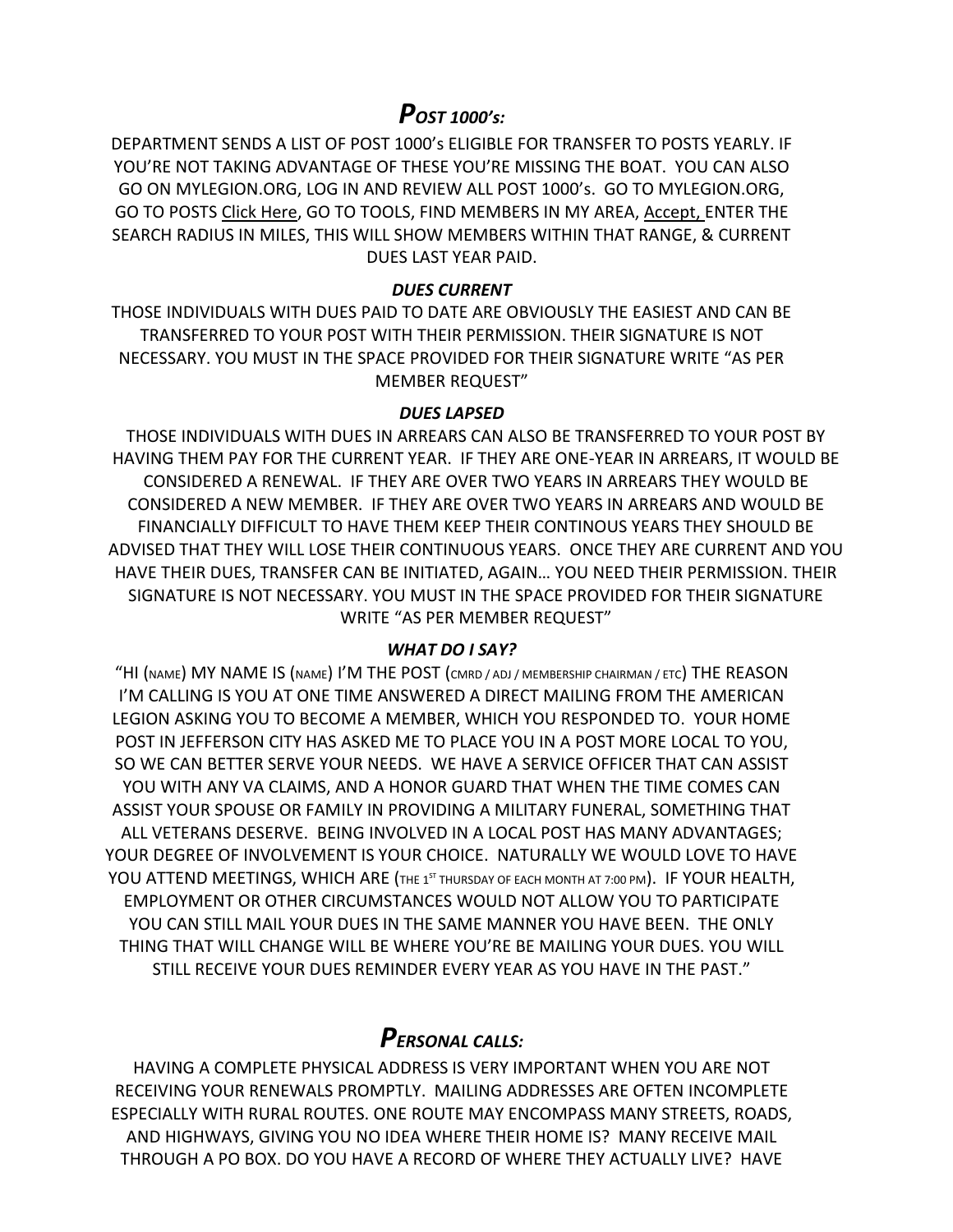PHONE CALLS BEEN UN-ANSWERED? MANY MEAN TO RETURN YOUR CALL, BUT GET BUSY. MAYBE THEY NEED TO BE ENCOURAGED TO RENEW! MANY OLDER MEMBERS THAT CAN'T ATTEND MEETINGS OR BE INVOLVED IN OPERATION OF YOUR POST NEED TO BE REMINDED THAT THEY ARE STILL IMPORTANT, AS WE NEED STRENGTH IN NUMBERS TO BE ABLE TO CONTINUE OUR PROGRAMS, LOCALLY & NATIONALLY. WHEN RENEWALS RECEIVED TAPER OFF, HAVE A WAY THAT YOU CAN CALL ON THEM AND PICK UP THEIR DUES.

### *PROFIT*

HOW YOU PROFIT FROM YOUR EFFORTS IS HIGHLY DEPENDANT ON HOW WELL YOU PERFORMED IN CARRYING THROUGH WITH THESE AND OTHER IDEAS. WHAT WORKED BEST FOR YOU? WHAT BOMBED? WHY? RE-EVALUATE WHAT YOU DID AND ASK YOUSELF, HOW COULD I HAVE DONE BETTER? WHEN YOU PROFIT, EVERYBODY PROFITS; DISTRICT, DEPARTMENT, AND NATIONAL, A WIN/WIN SITUATION!

# **R's**

# *RECRUITING:*

YOU WOULD BE SURPRISED TO KNOW, MANY VETERANS WHEN ASKED WHY THEY WEREN'T INVOLVED IN A VETERANS ORGANIZATION, REPLIED "NOBODY EVER ASKED ME." BEAR IN MIND THAT WE AREN'T LIKE MANY FRATERNAL ORGANIZATIONS THAT ARE INCLUSIVE, AND MUST BE RECOMMENDED BY ANOTHER MEMBER. IF YOU THEY A VETERAN WITHIN OUR ELIGIBILITY DATES THEY CAN BELONG. TELL VETERANS WHAT WE DO TO SUPPORT THEIR COMMUNITY, AND ASK THEM TO BE A PART OF OUR GREAT VETERANS ORGANIZATION. WE INFORMED THEM THAT WE: GAVE YEARLY SCHOOL SCHLORSHIPS,WE SUPPORTED OUR VA HOSPITAL, GAVE FOOD VOUCHERS TO NEEDY VETERANS, THAT OUR SERVICE OFFICER ASSISTS VETERANS WITH VA CLAIMS, THAT WE SUPPORTED VETERANS HOMES, VETERANS CEMETERIES, (TO NAME JUST A FEW). THINKING BACK ON OUR RECRUITING CAMPAIGN WE SHOULD HAVE HAD A LIST POSTED FOR ALL TO SEE & ALSO A NEWSPAPER ARTICLE THAT STATED ALL OF OUR SUPPORT TO OUR COMMUNITY.

WE HAVE TO CHANGE OUR PERCEPTION OF WHAT PEOPLE ASSOCIATE OUR AMERICAN LEGION POSTS WITH. IF YOU WERE TO ASK MOST PEOPLE, WHAT DO YOU KNOW ABOUT YOUR LOCAL LEGION POSTS? YOU WOULD MOST LIKELY HEAR, "THEY HAVE BINGO ON TUESDAY NIGHTS, FISH FRIES ON FRIDAY NIGHTS, THEY HAVE A BAR & PULL TABS, AND THEY HAVE A MEMORIAL DAY SERVICE." THIS IS NOT HOW I WANT OUR POST TO BE PERCEIVED! DO YOU? DON'T BE AFRAID TO TELL THEM WHAT WE DO!

## *REACHING YOUR GOALS:*

SET A REALISTIC DAILY, WEEKLY, MONTHLY, OR YEARLY GOAL THAT IS OBTAINABLE. UNREALISTIC GOALS THAT ARE SO HIGH THAT THEY CANNOT BE MET WILL BE DISCOURAGING. IF YOU FALL SHORT OF YOUR GOAL, RE-GROUP AND DECIDE WHAT YOU HAVE TO DO TO TWEEK IT AND MAKE IT MORE SUCCESSFUL.